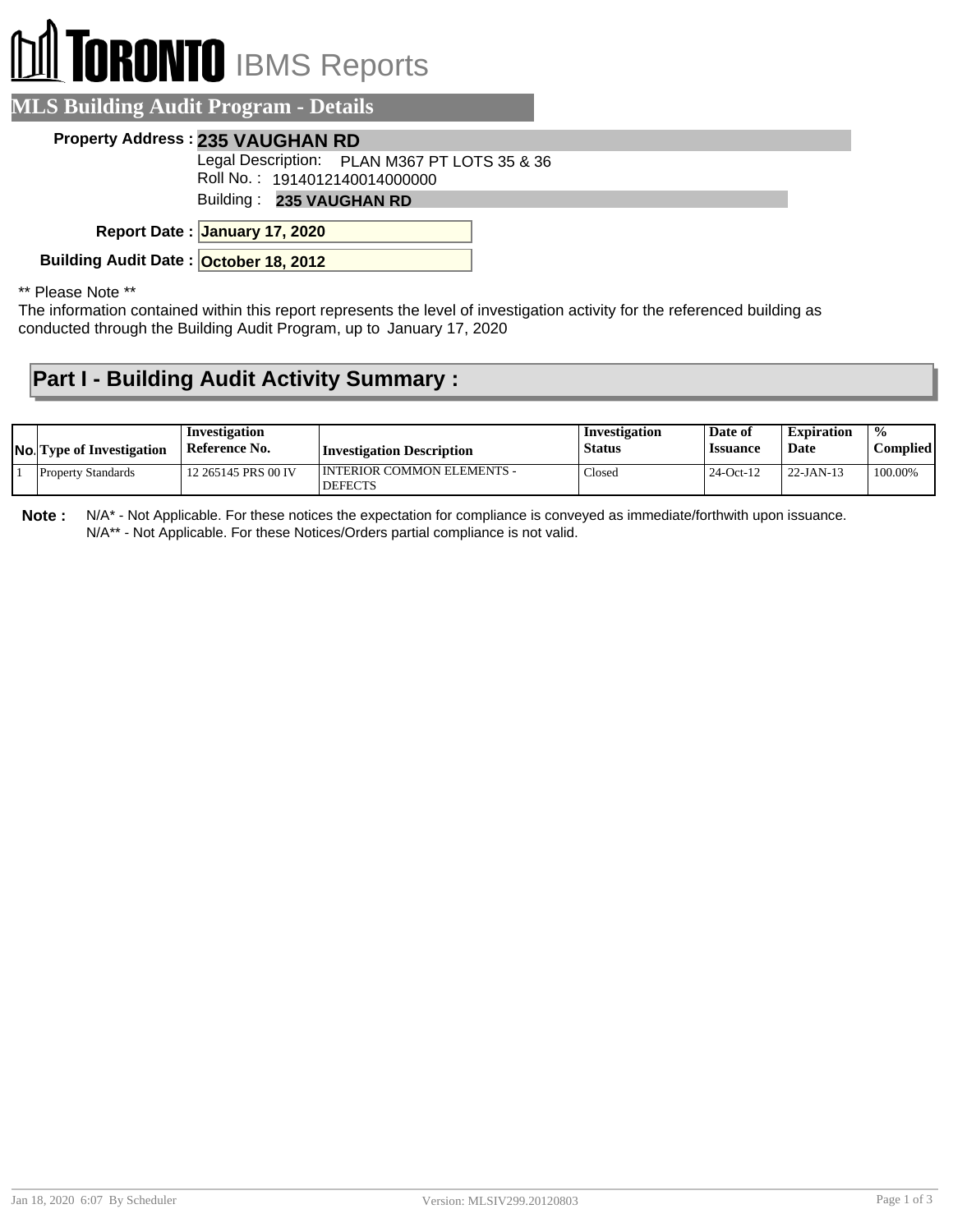# **Part II - Building Audit Details for Property Standards Orders :**

| Type of<br>No. Investigation                     | <b>Investigation</b><br>Reference No. | <b>Investigation Description</b>                                  | Investigation Date of<br><b>Status</b> | <b>Issuance</b> | <b>Expiration</b><br>∣Date | <b>Next Scheduled</b><br><b>Inspection Date</b> |
|--------------------------------------------------|---------------------------------------|-------------------------------------------------------------------|----------------------------------------|-----------------|----------------------------|-------------------------------------------------|
| <b>Property Standards</b>                        |                                       | 12 265145 PRS 00 IV INTERIOR COMMON ELEMENTS -<br><b>IDEFECTS</b> | Closed                                 | 24-Oct-12       | 22-JAN-13                  | 23-Jan-13                                       |
| No. of defects contained within the Order:<br>12 |                                       |                                                                   |                                        |                 |                            |                                                 |

**0**

**No. of defects contained within the Order :**

**No. of defects that remain outstanding :**

|     | <b>Deficiency Details</b>                                                                                                                                                              |                      |               |  |  |  |  |
|-----|----------------------------------------------------------------------------------------------------------------------------------------------------------------------------------------|----------------------|---------------|--|--|--|--|
| No. | <b>Violation/Defect</b>                                                                                                                                                                | Location             | <b>Status</b> |  |  |  |  |
|     | Guard has openings of a size that does not prevent the passage of a sphere having a diameter<br>more than 100 millimetres                                                              | Interior of Building | Closed        |  |  |  |  |
| 2   | Guard has openings of a size that does not prevent the passage of a sphere having a diameter<br>more than 100 millimetres                                                              | Interior of Building | Closed        |  |  |  |  |
| 3   | Height of the guard for the exit stairs are less than 920 millimetres measured vertically to the top<br>of the guard from a line drawn through the outside edges of the stair nosings. | Interior of Building | Closed        |  |  |  |  |
| 4   | Height of the guard for the exit stairs are less than 920 millimetres measured vertically to the top<br>of the guard from a line drawn through the outside edges of the stair nosings. | Interior of Building | Closed        |  |  |  |  |
| 5   | Height of the guard for the exit stairs are less than 1,070 millimetres around landings.                                                                                               | Interior of Building | Closed        |  |  |  |  |
| 6   | The laundry room door frame has deteriorated paint                                                                                                                                     | Interior of Building | Closed        |  |  |  |  |
| 7   | Rear stairwell ceiling requires paint where repairs were made.                                                                                                                         | Interior of Building | Closed        |  |  |  |  |
| 8   | The light fixture in electrical room is hanging by electrical wires.                                                                                                                   | Interior of Building | Closed        |  |  |  |  |
| 9   | The carpet near apt 20 has a hole.                                                                                                                                                     | Interior of Building | Closed        |  |  |  |  |
| 10  | The laundry room wall behind the machines has damaged finish.                                                                                                                          | Interior of Building | Closed        |  |  |  |  |
| 11  | The electrical room door frame has deteriorated paint                                                                                                                                  | Interior of Building | Closed        |  |  |  |  |
| 12  | Corridors are not equipped to provide illumination to an average level of not less than 50 lux.                                                                                        | Interior of Building | Closed        |  |  |  |  |